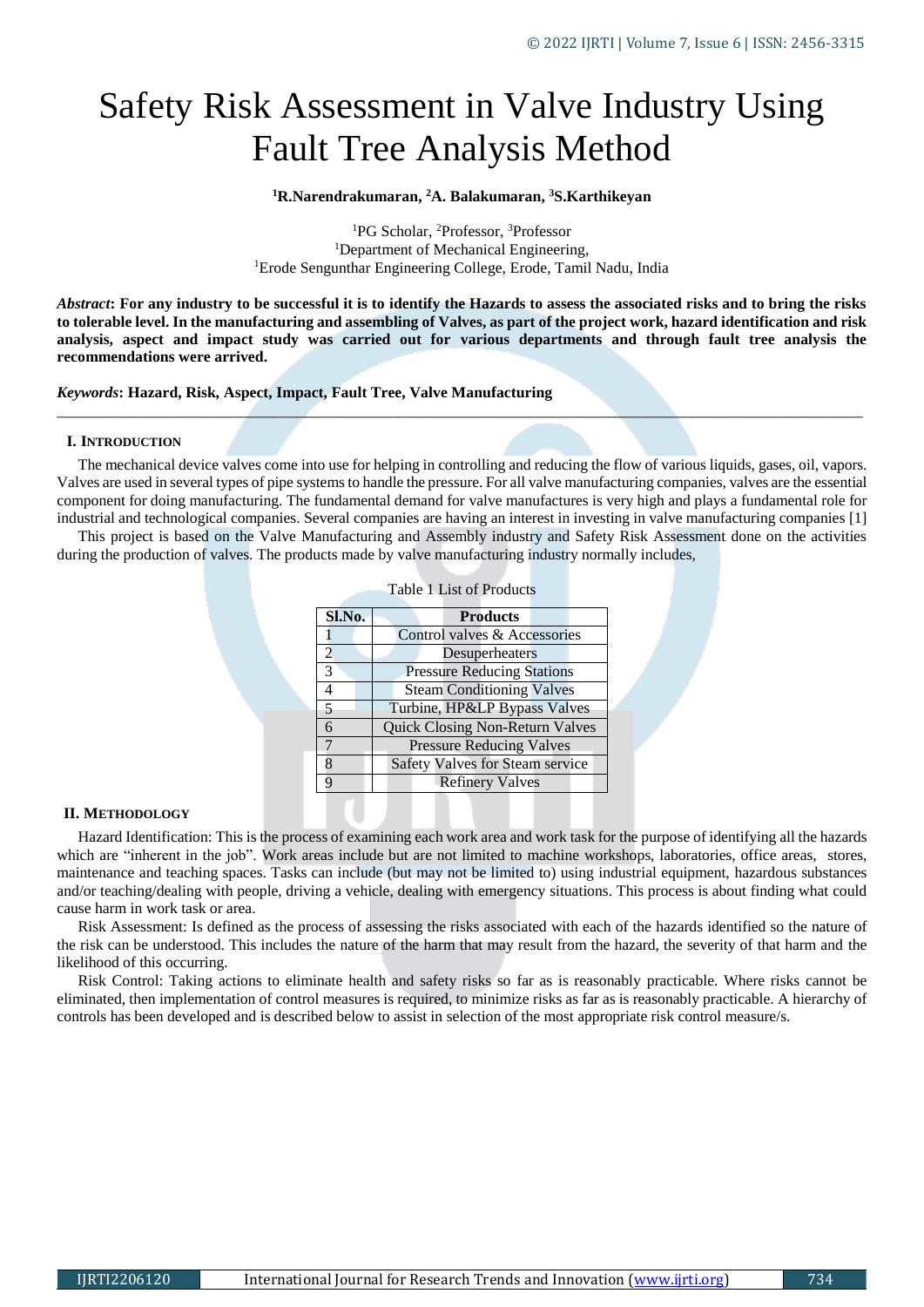## Figure 1. Risk Assessment Procedure Illustrated



Evaluation of significant environmental aspects: The purpose of the evaluation of environmental aspects is focusing on what matters the most. You do not need to manage all environmental aspects – only the ones that are, according to your own criteria, declared significant. Significant environmental aspects are the main focus of your organization's environmental management system.

Fault Tree Analysis: There is a need to analyze all the possible failure mechanisms in complex Systems also perform probabilistic analyses for the expected rate of failures estimate probabilities of events that are modelled as logical combinations or logical outcomes of other random events

#### **III. SAFETY RISK ASSESSMENT**

The HIRA, Aspect & Impact study and Fault tree analysis was carried out on the Valve Manufacturing Industry which involves hazardous activities in some specific areas which has intolerable risks. The Risks are identified through Hazard Identification and Risk Assessment and Aspect and Impact Study, the high level priority risks are analyzed using Fault tree analysis to find out the root cause of the event. The control measure was be derived to maintain the risk in very low level [2].

#### **IV. FAULT TREE ANALYSIS**

The Fault tree analysis were conducted on the highest risk which was identified through HIRA and Aspect & Impact study. The hazards which have highest level of risks were analyzed to identify their root cause based on the activities and other aspects that might get involved. There are some hazards in the facility that have highest risk and Fault Tree Analysis for them are listed below, ACTIVITY: COUPLER GOUGING OPERATION

The operations like coupler gouging operation has a high risk of fire hazard. It may cause serious explosion, Injury and damage to the property and the worker. The Fault tree construction for the highest risk activity is illustrated below



Figure 2. Fault tree analysis on coupler Gouging activity in Welding area: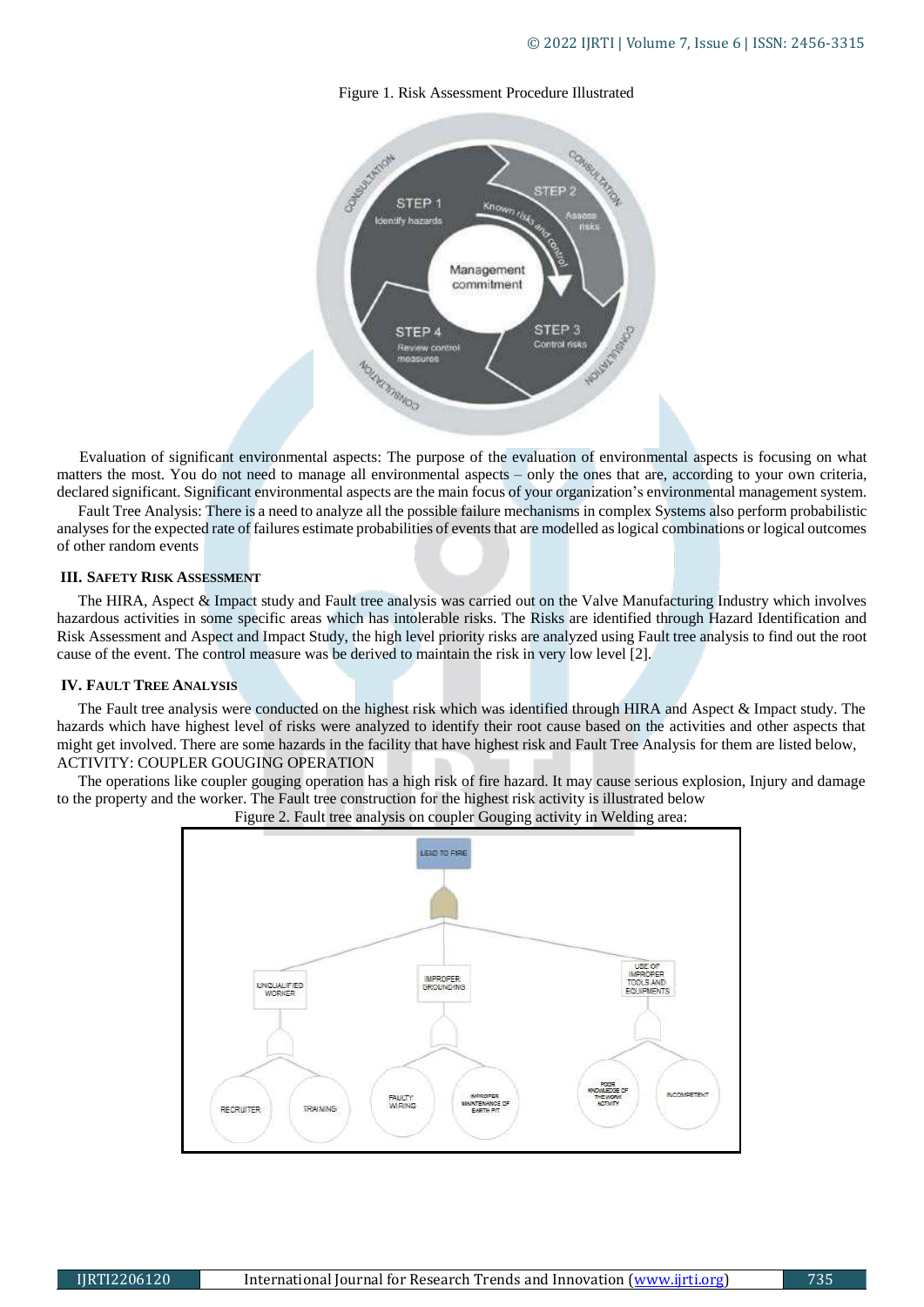## AREA: WELD SHOP

In the weld shop area there is a inspecting of products using dry penetrant. Dye penetrant is used to find the defects of the products. It is one of the most cost effective method for detecting defects. These risk was identified through HIRA and Aspect & Impact Study. Figure-3. Fault tree analysis on the activity - Using of developer for DP checking



# AREA: PAINT SHOP

In the Paint shop area the top event is taken as the Respiratory problems. The risk associated with these operations is quite high. The painting operations is one of the hazardous area in the whole facility various hazardous chemicals are being used for the painting and removal operations which also makes the worker to get exposed so a fault tree analysis is carried out to find the root cause of the operations.



#### **V. RECOMMENDATIONS**

#### AREA: MACHINE SHOP

The machining operations like honing and de-burring the components are done here for fabrication works and have conducted hazard analysis and aspect impact study on this area. Flying of burr in the machining operations is one of the hazard that was found in this project. So, the workers are encouraged towards the safety culture by wearing proper PPE's Safety Goggles and Ear muffs to safeguard themselves from the dangerous risks that will turn in to accidents. Downdraft tables are work bench with built-in ventilation to capture dust, smoke, and fumes and draw them away from the material being worked on. They typically consist of a perforated surface whose underside is connected to a [ventilation](https://en.wikipedia.org/wiki/Ventilation_(architecture)) or dust [collection](https://en.wikipedia.org/wiki/Dust_collection) system, to draw material through the holes and away from the work. It has a ceiling filters for filtering suspended particles and fine dust, booth ceiling filters shall have suitable arrangement to hold down the filters.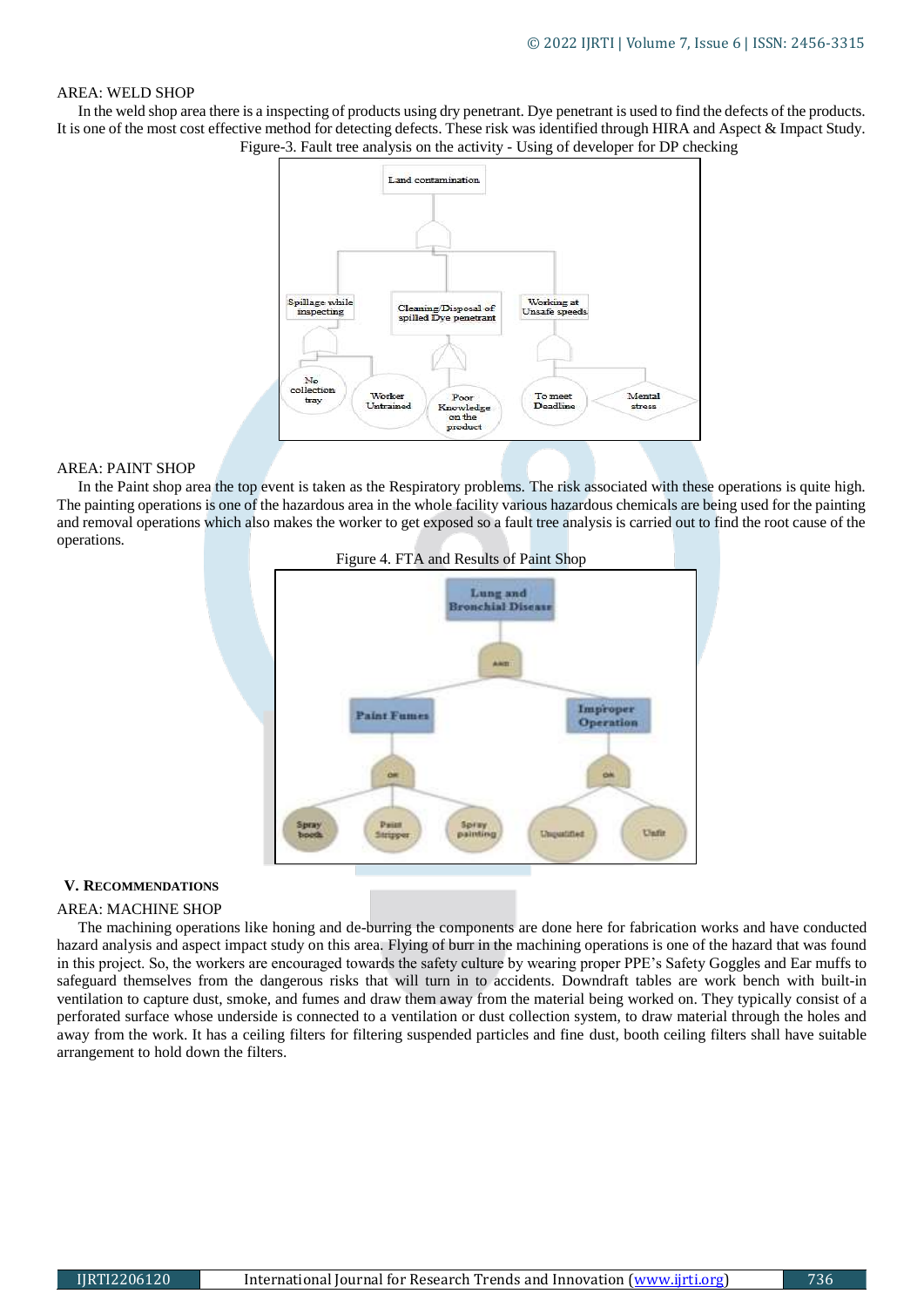Figure 5. Down Draft Booth Table



#### AREA: PAINT SHOP

The sludge is generated from paint shop. Here Sludge is removed by centrifugal separation. High speed rotating parts needs maintenance. Secondary concentration tank required in between sludge pit and sludge separator. So one more stage of additional pumping will be required. Sludge water mixture is sucked from pit. Fixed suction point, which takes care of only floating sludge. Water level maintenance is critical. Also the sludge settles at bottom will not be removed. Water content in extracted sludge will be 30%. They will take responsibility of sludge separation - only if the paint coagulation part is taken. Most of their installations are manual systems in which every hour the centrifuge system needs to be opened and sludge to be removed



Figure 6. Sludge separator

#### AREA: ASSEMBLY SHOP

The High pressure testing in done without precautions and it has high potential for the exposure of high pressure explosion to the worker working nearby. High pressure link breakage is recorded in the Incident report card.

The study found that the high pressure testing can carried out in enclosed separate cabin which can avoid the exposure of the worker to the danger zone. Also the necessary safety measures to be followed inside the HP testing cabin.



Figure 7. High Pressure Testing Cabin

## INSTALLATION OF EFFLUENT TREATMENT PLANT

The Effluent Treatment Plant works at various levels and involves various physical, chemical, biological and membrane processes to treat waste water from paint shop. The expansion activity of providing the additional Paint booth and process effluent leads to increase the Trade Effluent, hence it is required to revamp the existing ETP with advanced technology. The adequacy is checked and suggested modifications. The Trade effluent generated from the DM regeneration, Water curtain effluent, anodizing effluent will be treated through the existing ETP and with Zero discharge management with advanced technology.